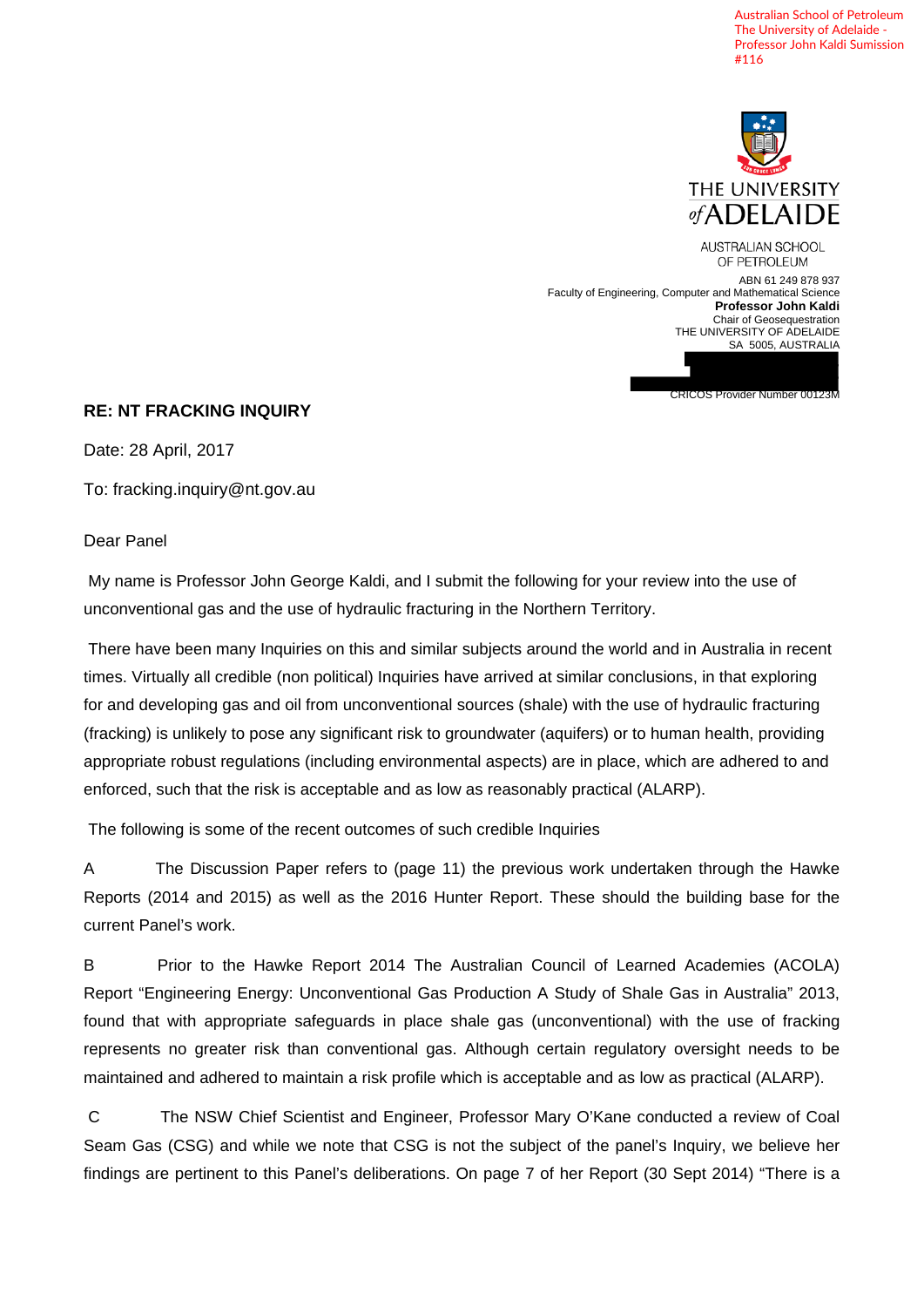perception in some parts of the community that CSG extraction is potentially more damaging and dangerous than other extractive industries. This perception was heightened following the release of the American movie Gasland in 2010. The Review examined this issue in detail and concluded that while the CSG industry has several aspects that need careful attention, as do almost all industries, it is not significantly more likely to be more damaging or dangerous than other extractive industries". The relevancy is twofold, in that the NSW Chief Scientist and Engineer's Review debunked the hype associated with the movie Gasland, and recognised each extractive industry has its own unique characteristics which must be recognised, managed and regulated appropriately to achieve ALARP.

 D The Western Australian Upper House reviewed the issue of fracking, and after two years of examining evidence etc. concluded (Nov 15) that fracking can be carried out safely if regulated appropriately. It found the impact on human health and the environment were 'negligible' despite widespread concerns about the practice.

 E The South Australian (SA) Natural Resources Committee recently completed a two year Inquiry into unconventional gas and the use of fracking, and issued it's final Report on 30 November 2016. It's key recommendation against it's first Term of Reference was that unconventional gas (fracking) is unlikely to have any impact on groundwater (aquifers).

 F As mentioned, there have been many Inquiries worldwide, but the UK is also very relevant to Australia, as its ownership to mineral rights is similar to Australia. The UK had a very rigorous inquiry carried out by the Royal Society and the Royal Academy of Engineering specifically to do a report on hydraulic fracturing and shale gas. Professor Sir Mark Walport UK Chief Scientist gave a speech predominantly focussed on Risk and Innovation in Germany in September 2014, summed up the findings, with the following

 "There are really 3 science and engineering concerns about hydraulic fracturing (fracking). The first of these is: will it cause earth tremors? The second is: will you get contamination of the water table? And the third is: will there be fugitive release of the methane gas? (In other words if you leak all the gas then you lose the advantage of it as a fossil fuel). And what the science and the engineering tells you is that this is a drilling technology and no drilling technology is completely risk-free. **But if it is done well, if it is engineered well, if it is governed well, then it is as safe as any other form of drilling**, recognising that there is no 'free lunch', there is nothing that is completely risk-free." He went on to note

"Those are the engineering concerns, and that's what the Royal Academy of Engineers' report said and actually multiple other reports have all essentially said the same thing. But the public or publics who are protesting, at least in some parts of the world, about fracking are coming at in from a different angle. They're coming at it from the values angle and from the 'my pain, your gain' angle. And so there's a group that dislike fracking because they dislike fossil fuels, there's another group that dislike fracking because they actually just don't like big companies, and then there's a third group who just don't want